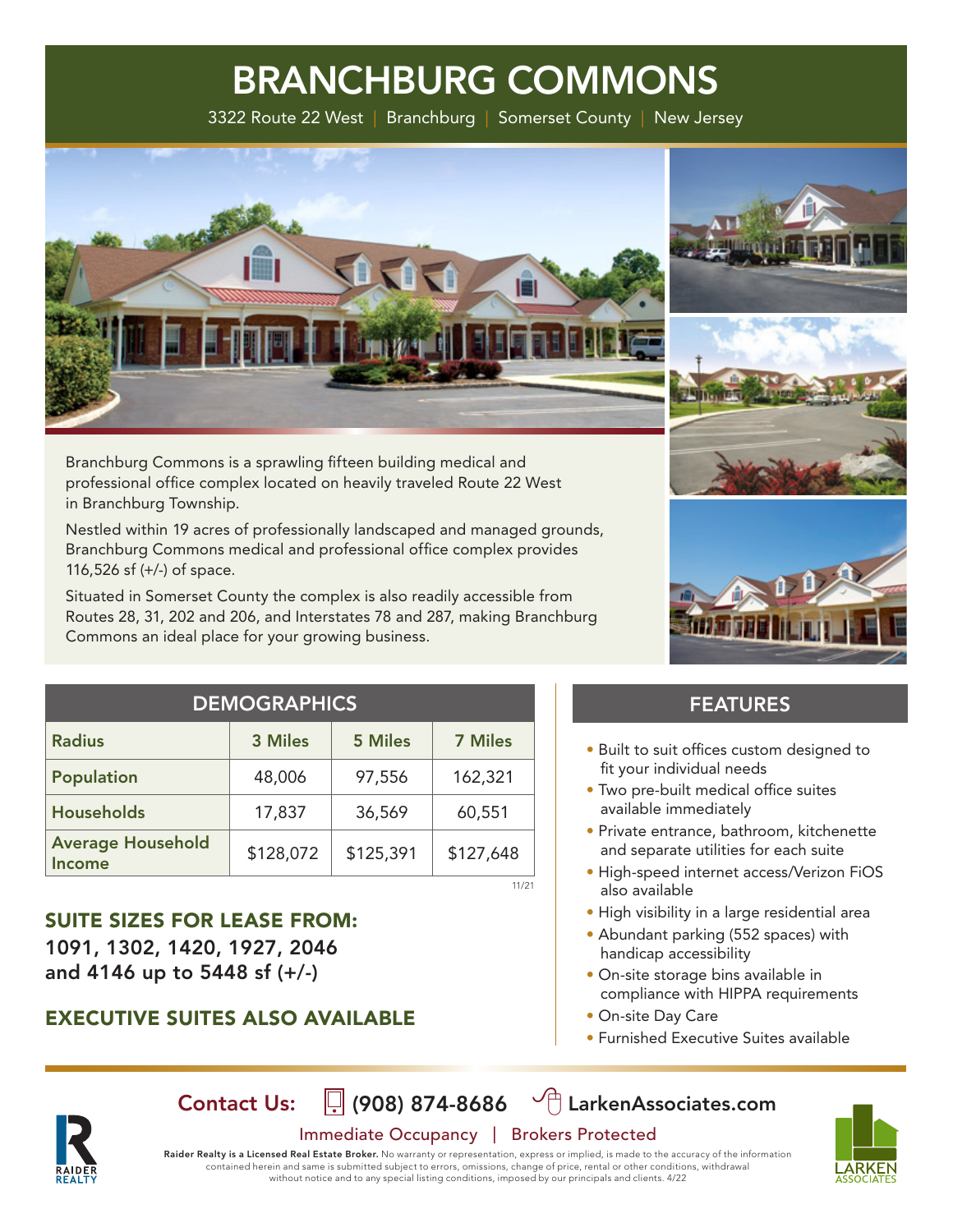3322 Route 22 West | Branchburg | Somerset County | New Jersey

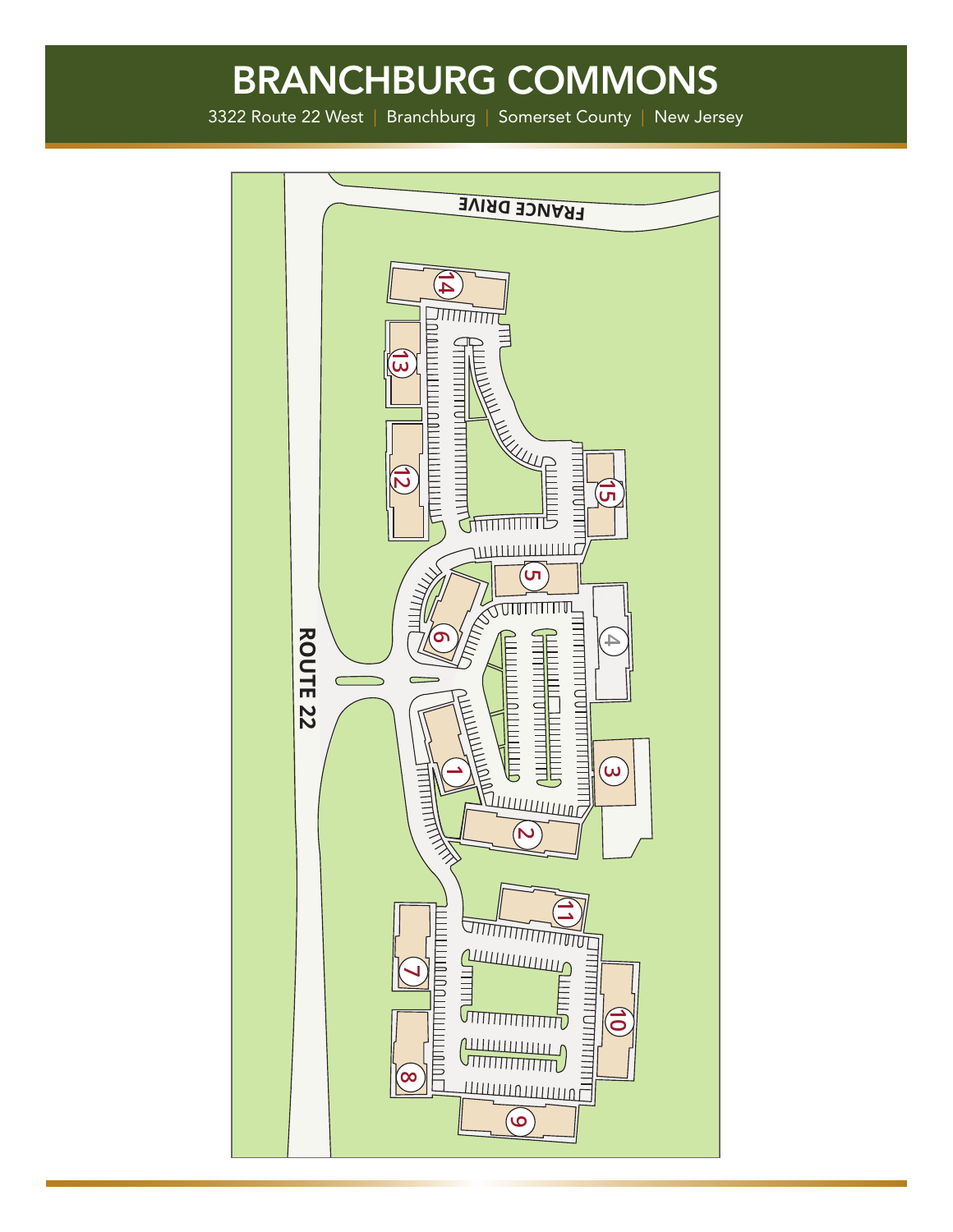3322 Route 22 West | Branchburg | Somerset County | New Jersey

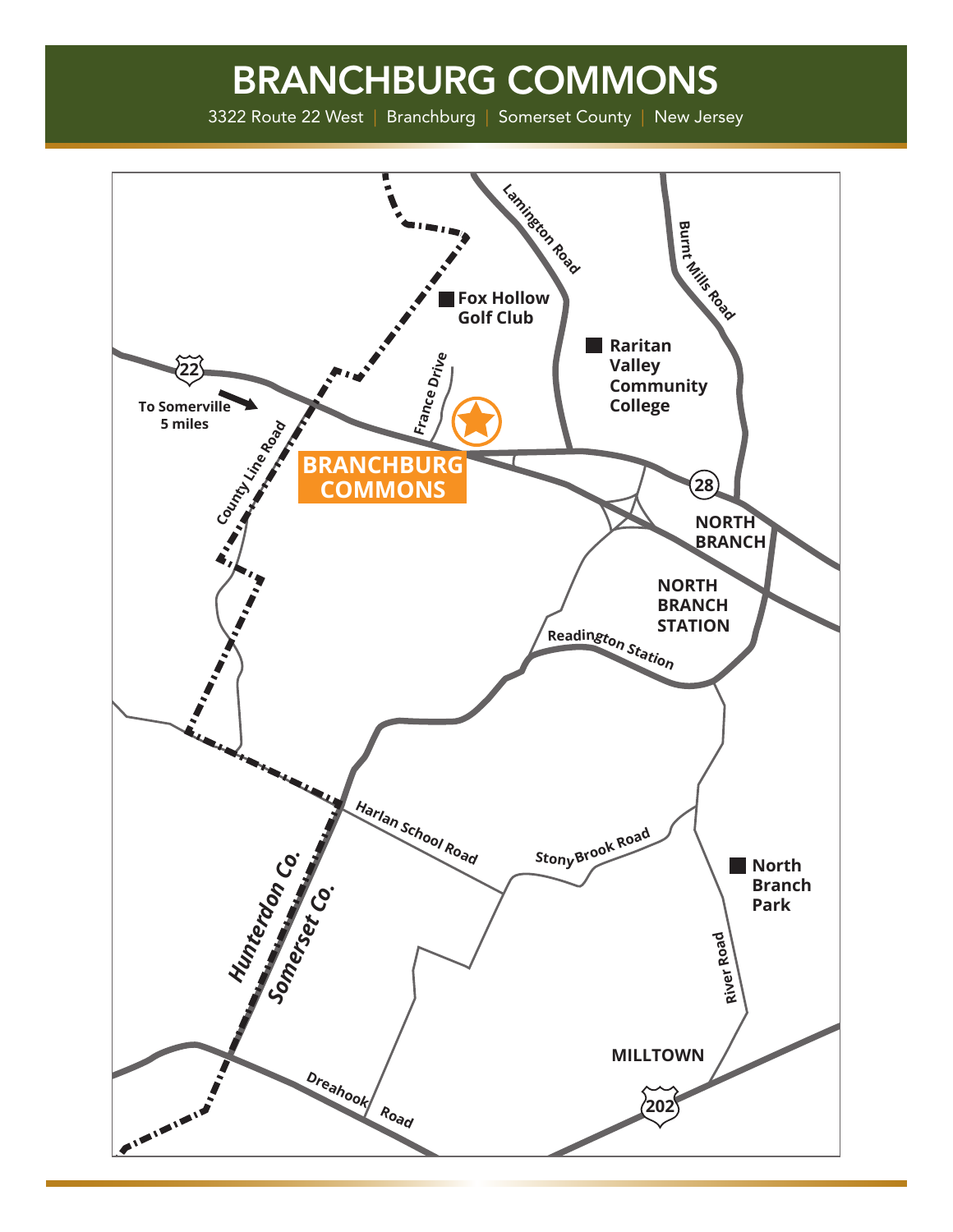3322 Route 22 West | Branchburg | Somerset County | New Jersey